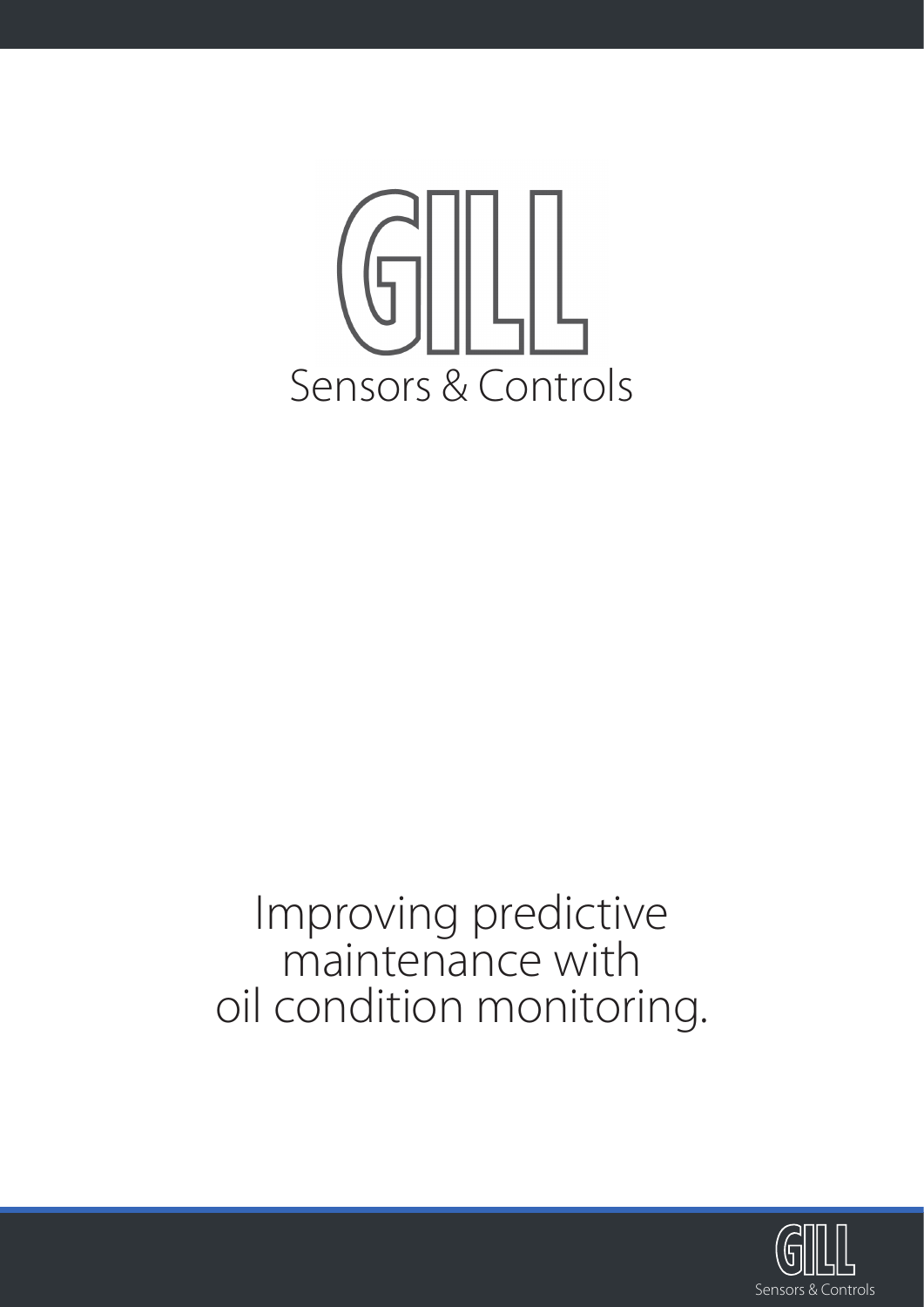

**E** support@gillsc.com<br>**T** +44 (0)1590 613900

- 
- 



- 1. Introduction
- 2. The 'Big Five'
- 3. Pros and cons
- 4. The perfect match?
- 5. Two is better than one
- 6. Gearboxes, for example
- 7. What have we learnt?

## Contents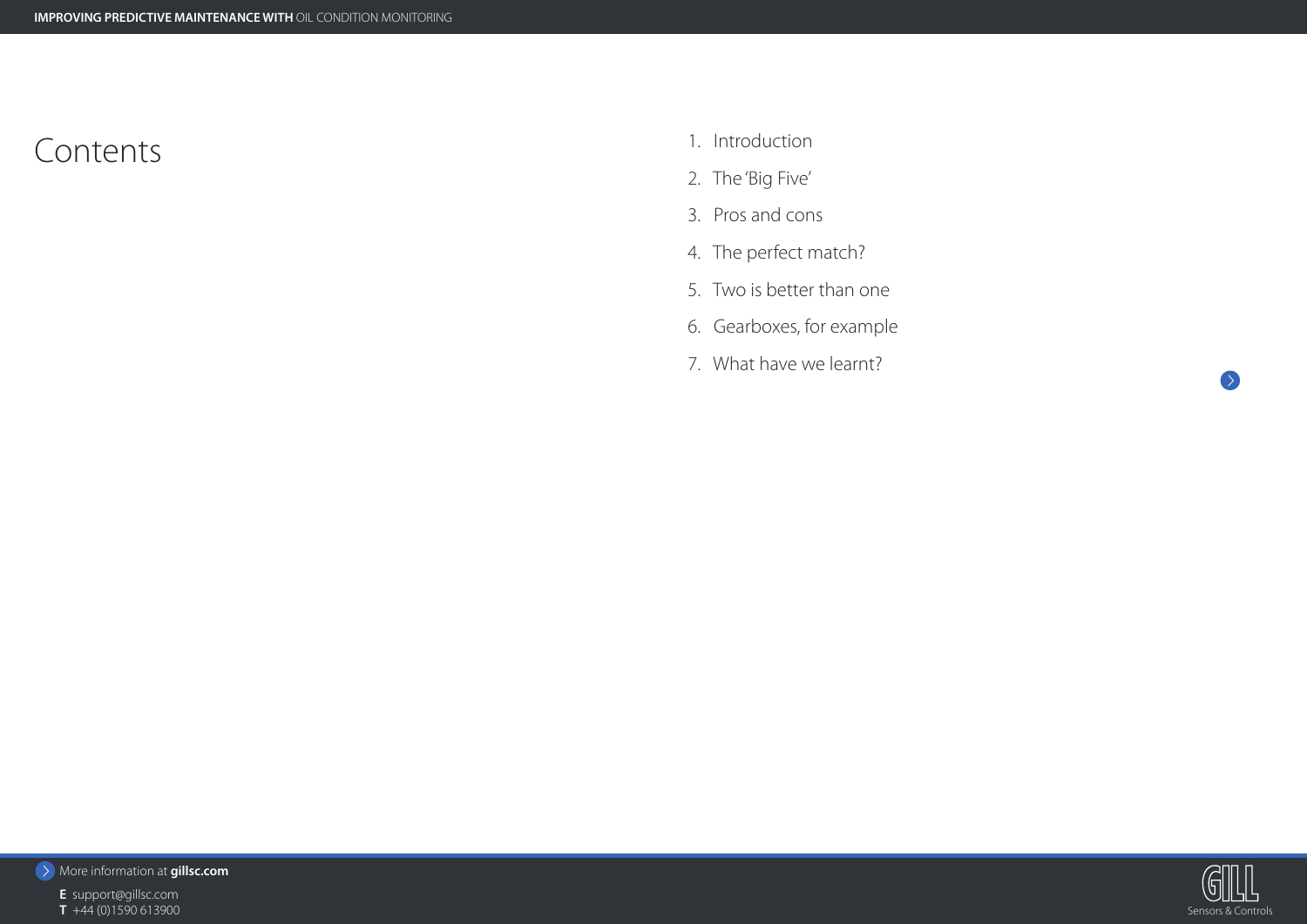

**E** support@gillsc.com





## As its name suggests, predictive maintenance aims to determine the condition of<br>equipment in-use and predict when maintenance activities need to be undertaken. The **objective is to minimise maintenance costs whilst maximising machine availability.**

This strategy differs from preventative maintenance where timed or calendar maintenance is undertaken based on historical or simulation data. The preventative maintenance approach can lead to unnecessary use of resource when the machinery duty cycle is considered.

Predictive maintenance can offer savings over preventative maintenance by allowing work to be undertaken only when required.

The problem arising with a predictive routine is how do you determine the condition of the machinery? The causes of failure for a high speed electric motor, for example, can be very different from a hydraulic system.

The measurement of machinery health is defined as Condition Monitoring. There are a range of condition monitoring techniques, including the innovative oil debris sensors from Gill Sensors & Controls. In this paper we look at which techniques achieve the best results over the broadest range of parameters.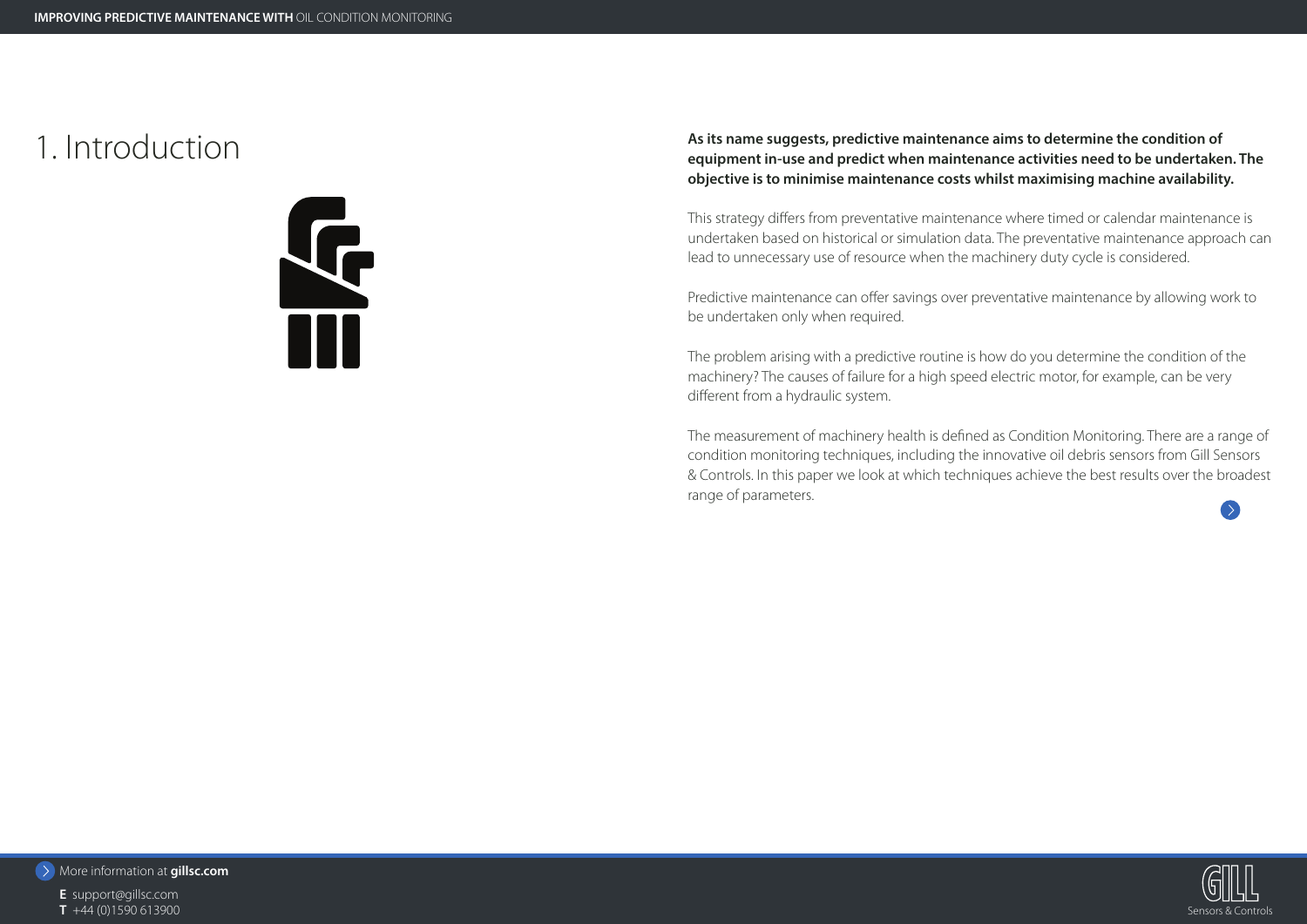

**E** support@gillsc.com

- 
- 





## 2. The 'Big Five' **Predictive maintenance is used to measure, through condition monitoring, when maintenance needs to be carried out based on the condition of the machine, helping to prevent unplanned equipment failure.**

There are five primary root causes of machine failure; balance, alignment, looseness, lubricant quality and contamination. Alignment and looseness could also be attributed to wear which can be one of the ways the two conditions arise, with wear leading to contamination.

Within these five broad headings lies an expansive number of ways in which failure can arise. Some of those most frequently encountered are;

 Bearing Defects – Bearings invariably operate under heavy, variable loads often in extreme environmental conditions. With the forces applied to bearings, defects can progress quickly leading to friction, bearing damage and gearbox failure.

 Shaft Misalignment – This can be a common issue due to the temperature changes the shaft experiences, particularly on longer length shafts. Stress developed inside the shaft can damage couplings; lead to bearing fatigue and even cause shaft breakage.

 Couplings – Damage to the coupling can be caused by misaligned shafts potentially leading to shaft separation. Badly damaged couplings can lead to rotor cracks, gearbox failure and damaged shafts.

 Insufficient Lubrication – Bearing wear and gear teeth damage caused by insufficient or contaminated lubrication contributes directly to equipment failure. However, inaccessibility or lack of inspection points can make it difficult to undertake oil condition monitoring.

 Broken/Worn/Chipped Gear Teeth – Lack of lubrication can cause excessive wear as can shaft misalignment which puts increased load on the input gear leading to poor gear meshing, both of which degrade the oil by increasing contamination, further exacerbating the problem. Gear damage and misalignment can lead to failure of the gearbox.

This is not a definitive list but indicative of the range of problems that can result in unplanned downtime and loss of output. It also illustrates there are two condition monitoring techniques that will cover the 'Big Five' – oil condition and vibration.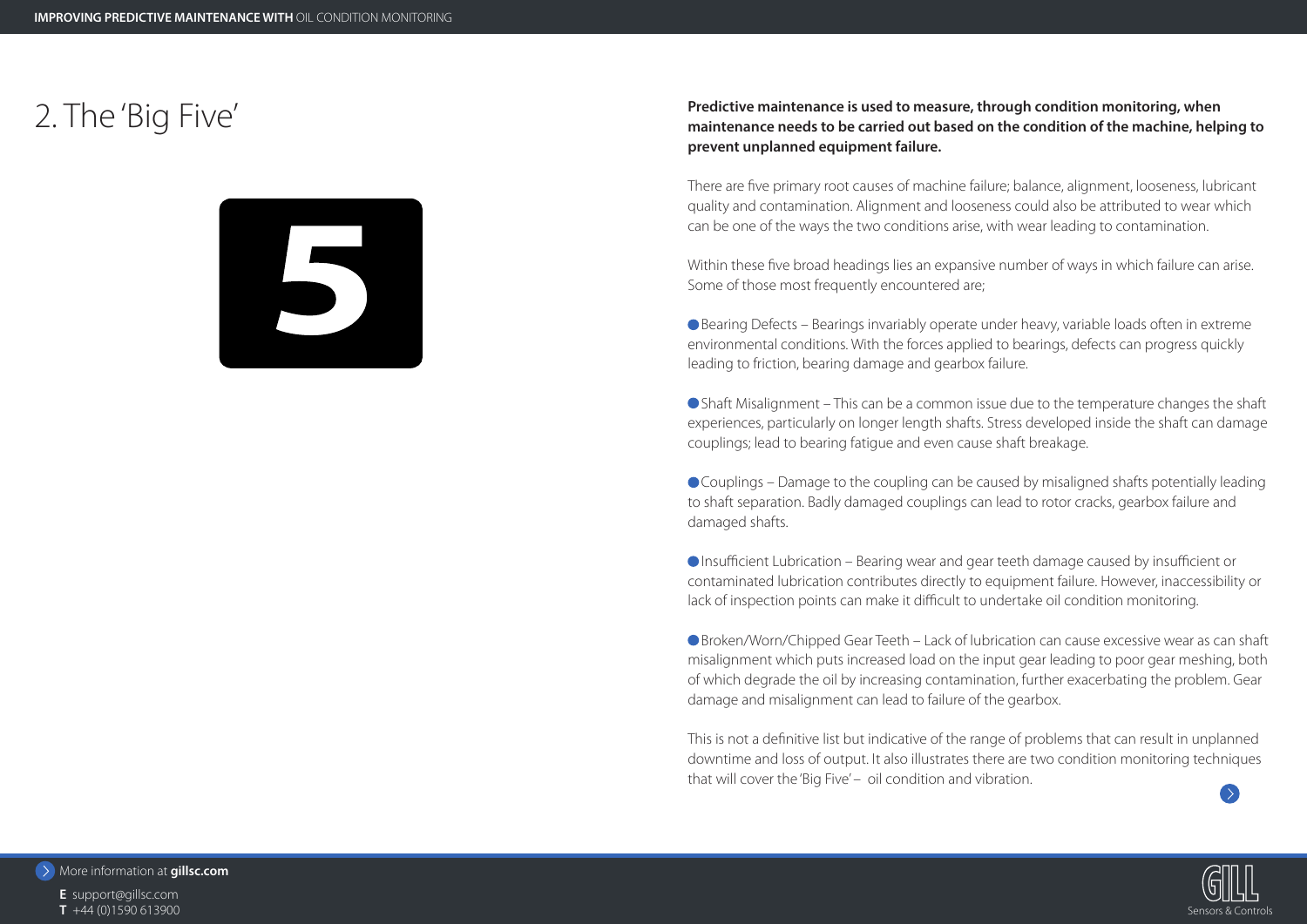

**E** support@gillsc.com





Vibration has been the most popular technique for a number of reasons, primarily<br>Because most of the conditions described above will generate some form of vibration. **The sensors are usually relatively small and easy to mount on the outside of the equipment, so can be fitted without stopping the machine.**

> They operate continuously in real time and can transmit to a PLC, asset monitoring system either hard wired or, in some cases, wirelessly. Alternatively, hand-held units are also available, reducing capital outlay, but limiting the measurement to where an operator has access.

> The biggest difficulty is that the overall vibration signal from a machine is derived from many components and vibration monitoring requires a thorough understanding of the frequency response of all the components.

> This requires a skilled operator to be able to determine what 'normal' vibrations are, what indicates a change in condition and what level the abnormal vibrations need to achieve to signal an alert. Some systems can be programmed to do this 'filtering' work, but still requires a trained operator to set the system up.

> The other factor to keep in mind is that vibration monitoring normally requires more than one sensor on each piece of equipment. Although each application will vary, a typical motor/ gearbox assembly, for example, could require four sensors – two on the motor at the drive and non-drive ends and on the gearbox input and output shafts. They may also be different measurement types such as radial and axial.

Although vibration sensors can be low cost, the potential need for multiple devices needs to be considered when evaluating the cost/benefit ratio compared to other monitoring technologies.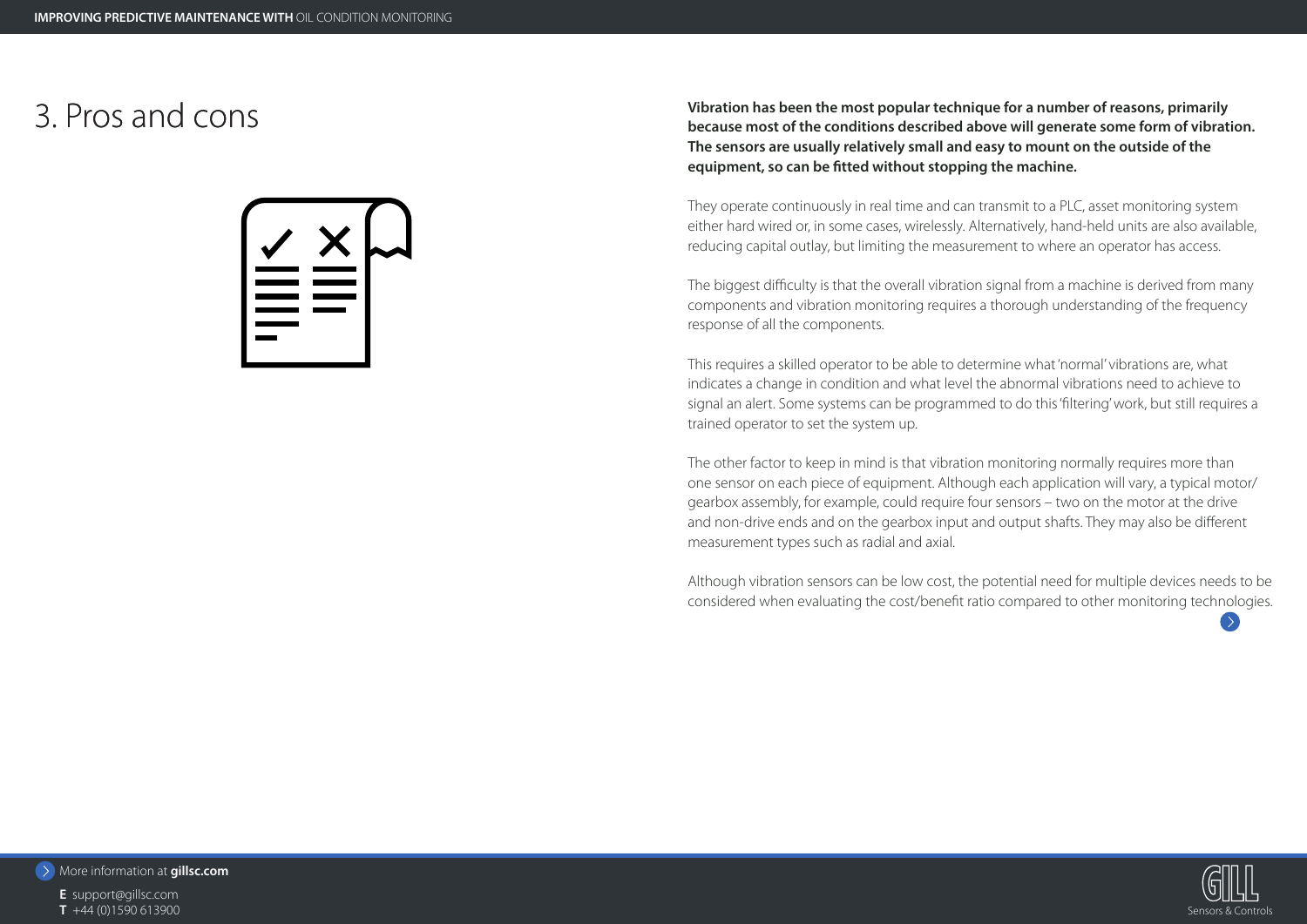

- **E** support@gillsc.com
- 
- 





Oil Condition Monitoring is also a popular technique although until recently, it too, required the use of skilled personnel.

An oil sample is drawn off from the machine and sent to a laboratory where a number of parameters would be measured and a report sent back to the machinery operator. More recently, analysis kits have been introduced that allow the oil to be analysed on-site, but they can have reduced functionality or less sophisticated measurement equipment.

Although a full laboratory analysis will provide an extensive view of the oil condition and machinery health, it does also have some drawbacks. It is relatively expensive, the oil needs to be drawn off the machine in a repeatable condition and oil contamination needs to be prevented.

There is also the delay between sampling and the time taken to receive results. It can be 2-3 days which introduces a downtime cost and if you suspect a fault it may be too long to prevent failure. As with vibration monitoring, the results require analysis by trained staff to interpret and understand them correctly.

The cost of analysis increases with the number of parameters measured and requires access to the machine at a location where the oil can be drawn off before it has passed through filtration. For health and safety reasons it may require the equipment to be halted whilst the oil sample is obtained.

To retain the benefits of oil condition monitoring but to mitigate the drawbacks, in-line sensors have now been developed. Generally they measure a single parameter but provide continual, real-time analysis and range from particle counters to sensors which measure the viscosity or acidity of the oil, an indicator of the state of the oil itself. They can report their data locally or transmit into an asset management system.

# 3. Pros and cons (continued)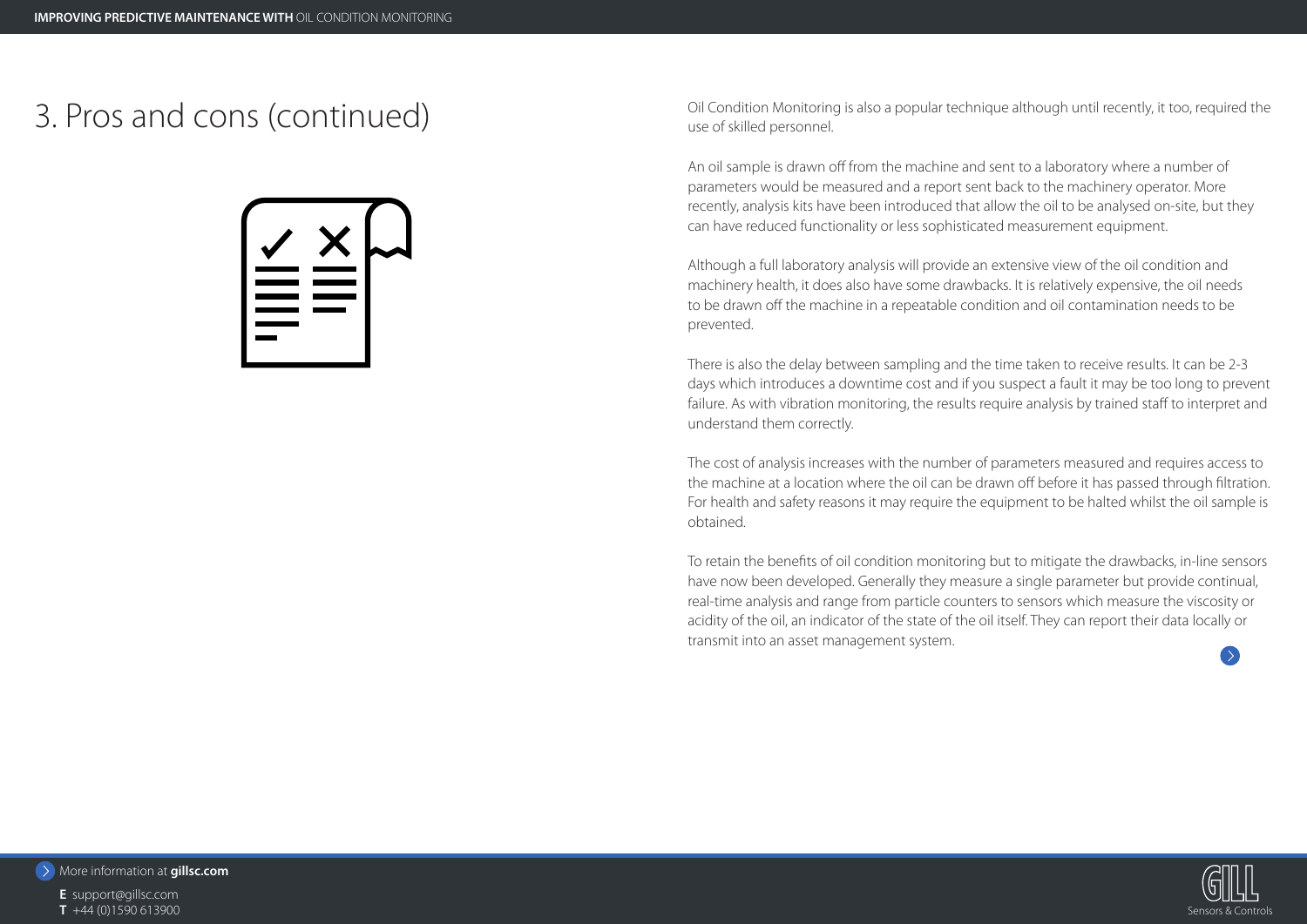

- **E** support@gillsc.com
- 
- 





A. The perfect match?<br>
Oil condition and vibration have reached the levels of usage they have because they can<br>
provide a lot of information about machinery health. However, independently they are ur provide a lot of information about machinery health. However, independently they are unable to provide coverage of the 'Big Five'.

> If an electric motor starts to have a problem with a shaft bearing, it is only vibration monitoring that is going to provide you with the necessary indication of a problem. However, if a bearing is starting to fail in a gearbox, it will deposit debris in the oil before it produces a measurable increase in vibration levels.

> The principal of preventative maintenance is to provide the earliest possible indication of a problem developing allowing maintenance to be carried out in the most timely, cost effective way. In some studies it has been estimated that oil condition monitoring can provide up to 10 times earlier warning than vibration monitoring. Oil condition also has advantages in low-speed machinery (< 5 rpm) where the amplitude of the vibration signal may not be strong enough to overcome the noise factor.

Monitoring the oil will give an early warning of component breakdown, but gearboxes generally have multiple bearings so this will not help pinpoint where the exact problem is, which additional monitoring by vibration will assist with.

If you already have vibration monitoring, would adding oil condition monitoring improve the performance of your preventative maintenance programme and provide a sufficient return on investment?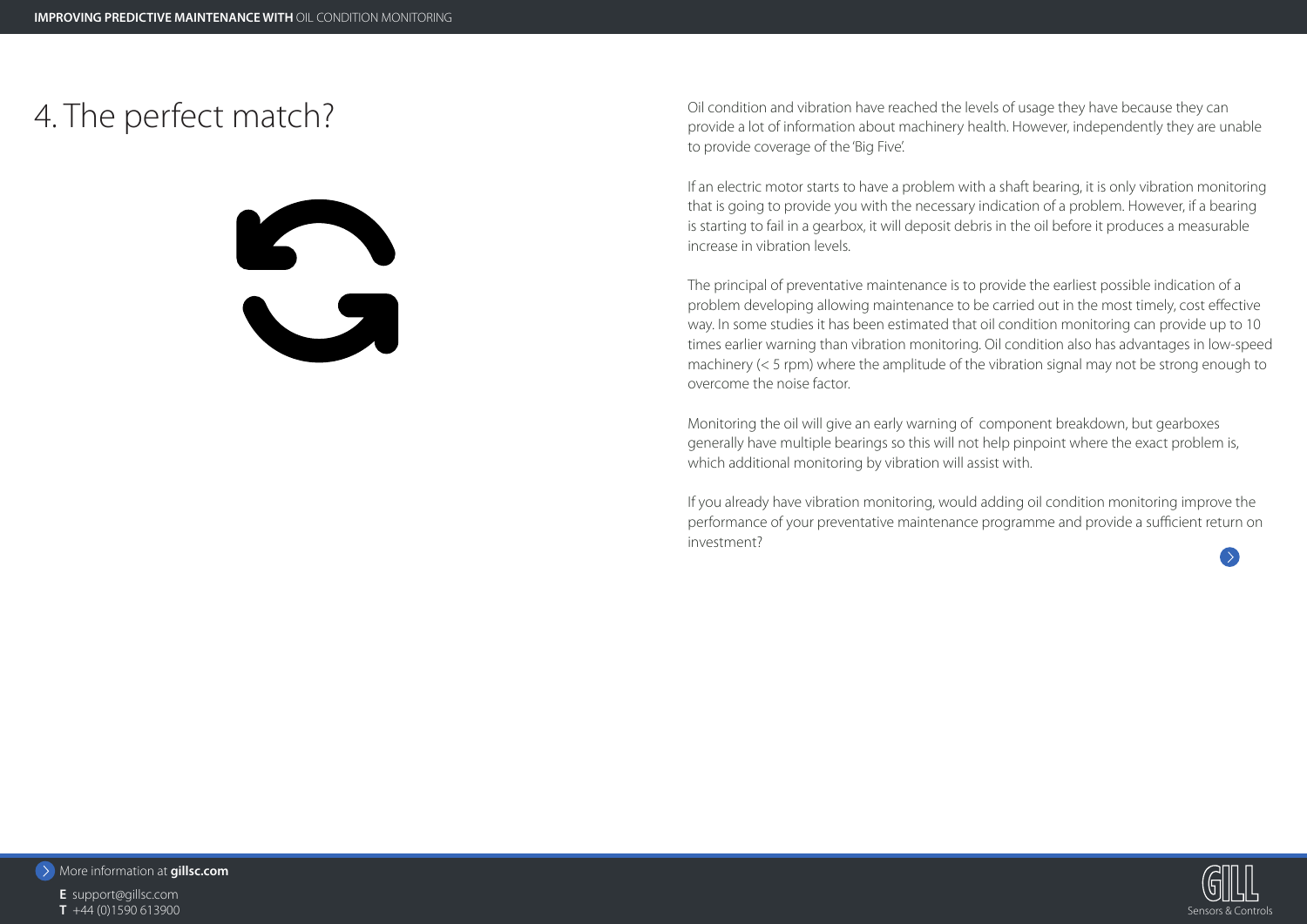

**E** support@gillsc.com

- 
- 





### In an article from Practicing Oil Analysis magazine, the example of the Palo Verde<br>
In an article from Practicing Oil Analysis magazine, the example of the Palo Verde<br> **In an article from Practicing Oil Analysis magazine, Nuclear Generating Station is given. They combined vibration and oil condition monitoring into a common group that worked together.**

In an assessment of bearing defects detected by the technologies, they found that oil condition was responsible for 40% of the defects found, vibration was responsible for 33% and both techniques converged on the remaining 27% of the defects found. The loss of either technology would have reduced their detection performance and their ability to control the root causes of machine failure.

This combination of the two measurement techniques covers the 'Big Five' causes of machine failure. After all, there is little point in implementing a preventative maintenance strategy with only one technology which does not, on its own, prevent all of the most common causes of failure.

An additional function to preventative maintenance, other than simply preventing a breakdown, is to understand the root cause of a failure.

The combination of a primary and secondary means of detection provides more data that will enable a deeper understanding of a failure, thereby guiding changes in maintenance, operation or design that will permanently eliminate the cause of a breakdown.

With the arrival of real-time measurement sensors for oil condition monitoring this combination has become more practical and affordable than the sampling and laboratory technique. The new generation of sensors compliment the vibration sensors in terms of continuous measurement with outputs that can be accessed locally or combined onto an asset management system dashboard.

The commercial availability of more powerful magnets has also increased the capabilities of ferrous debris sensors. It is now possible to collect larger failure particles as well as wear debris. Capturing the debris allows inspection of the particles, aiding problem diagnosis.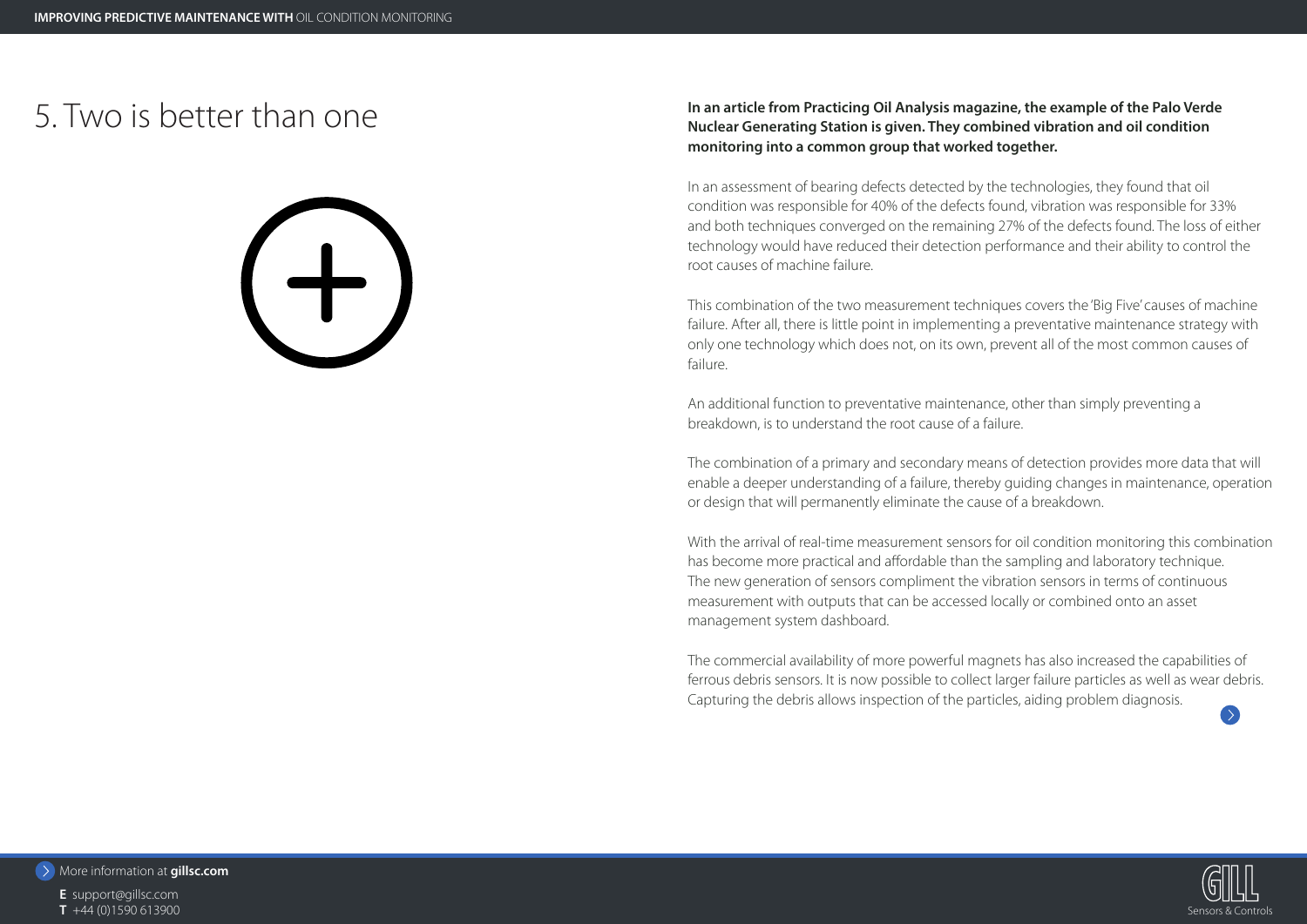

**E** support@gillsc.com

- 
- 





# 6. Gearboxes, for example **For an example of this complimentary approach, let's look at gearboxes.**

Pretty much every plant in the world uses gearboxes which are tough on most lubricants because of heat, aeration and chemically active particles. Likewise, misalignment, imbalance and looseness are also a risk.

Occasionally, gears go wrong, with gear tooth wear and gear tooth fracture the most common failure modes. Using vibration analysis to detect wear related gear faults can be challenging due to the number of competing vibration signals. Oil condition, on the other hand, can provide excellent results

in detecting contact fatigue, abrasion and adhesive wear, making it an ideal choice for early detection of these modes of failure.

It is unlikely breakage of a gear tooth will produce a detectable quantity of wear particles, especially if the failure is caused by a sudden impact or defective material. By monitoring the gear mesh frequency using vibration analysis a broken gear tooth would be pinpointed every time.

Together, vibration and oil condition come together for monitoring the essential health of gearboxes.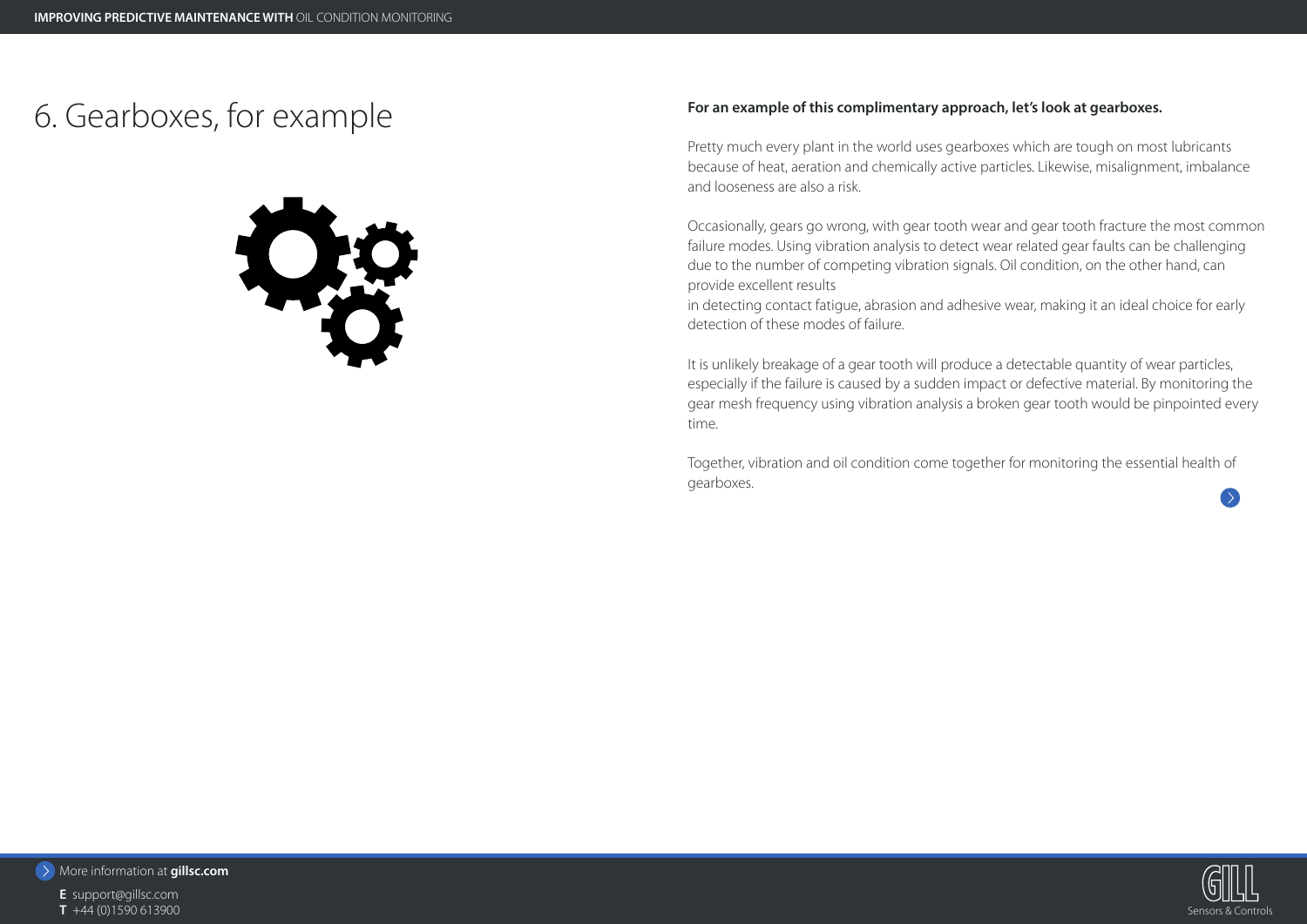

**E** support@gillsc.com

- 
- 





### **In conclusion detecting and analysing machine faults requires both oil condition monitoring and vibration analysis.**

 Both methodologies are required to understand and manage the root causes of machine failure.

 In many cases one technique will serve as the primary indicator with the other as the secondary confirmation.

 Oil condition is generally stronger in failure detection for gearboxes, hydraulic systems and reciprocating equipment.

 Vibration analysis is generally better in detecting high-speed bearing failures and localising the point of failure, depending on the application.

 For determining which wear mechanism is inducing failure, oil condition is often stronger. Correlation between oil condition and vibration analysis is very good, but there can be

contradictory instances.

By combining oil condition and vibration monitoring a number of benefits compared to conventional condition monitoring practices can be realised. These include accurate, efficient and early fault detection as well as the ability to perform root cause analysis.

## 7. What have we learnt?

Gill Sensors and Controls have produced another paper on 'Improving Machinery Productivity with Oil Debris Sensing' which can be read via their website **gillsc.com/condition**.

You will also find details of the Condition Monitoring Sensors which capture and retain fine and coarse ferrous debris particles with independent channels measuring both in real-time. In addition it will also measure water-in-oil contamination, oil presence or temperature indication as a third channel. Visit the website **gillsc.com/condition** or contact **support@gillsc.com** for more details.